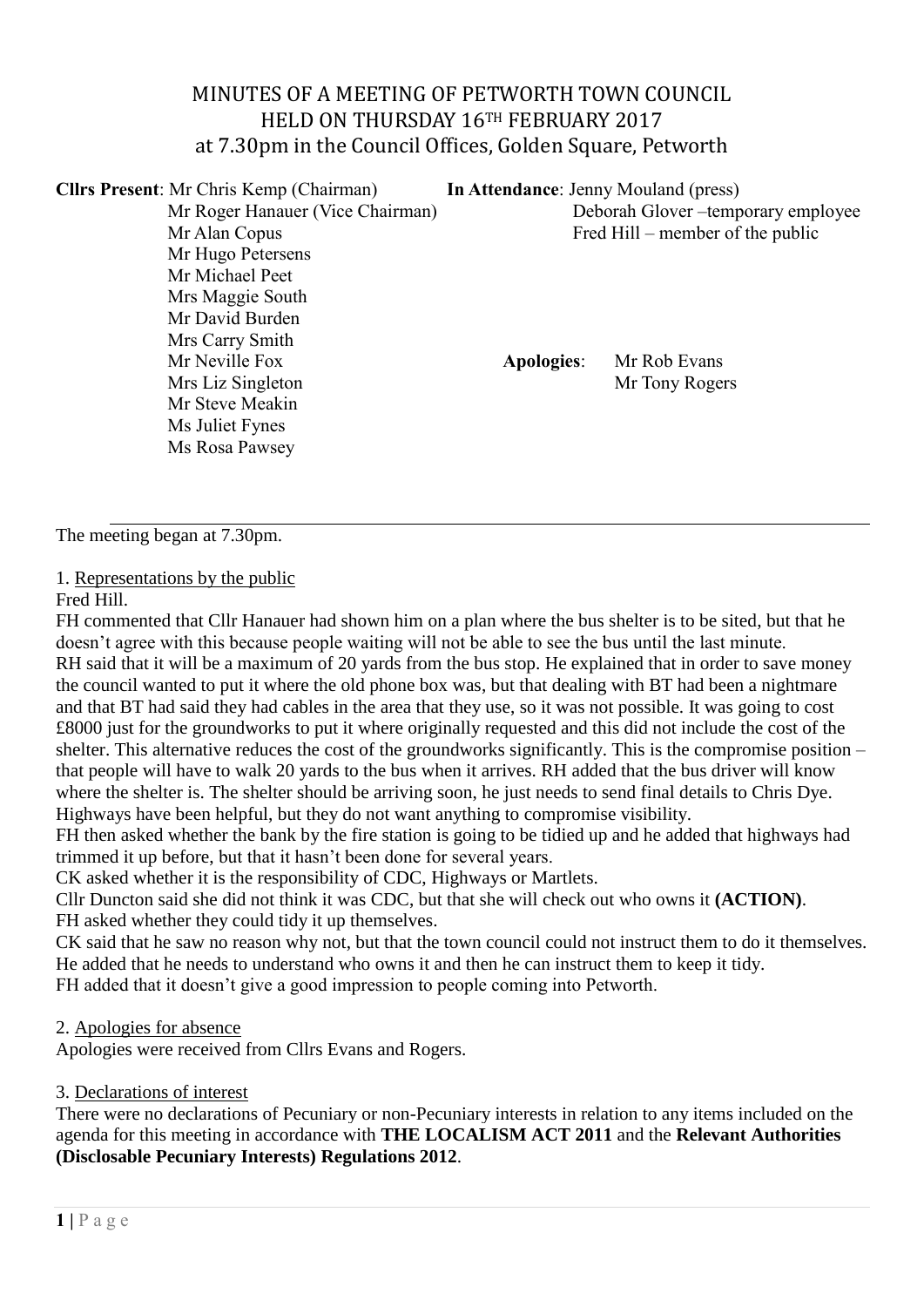### 4. District and County Councillors

Cllr Lintill informed the meeting that the last cabinet meeting agreed to support the Strategy for Business Improvement who have offered 50k per year for the next 5 years, which CDC will match. She also said the cabinet agreed 65k for essential repairs to structures in enclosed churchyards. 2/3 of the churchyards in Petworth have got bits that have been earmarked for repairs.

She referred to the Keeping Places Tidy campaign from 3-5<sup>th</sup> March and said help is available to Petworth if they need it to improve some areas.

She reported that fly tipping is on the increase and that if they can find evidence as to who has done it, CDC will prosecute them. She added that you can report fly tips on the CDC website and the rubbish is usually cleared within 24 hours.

She stated that CDC had been awarded 1.3 million pounds from the government for community led affordable housing initiatives and that they are looking into whether they could set up an umbrella community land trust. The New Housing Bill is out and they are waiting for their analyst to come back and say what it means for them as a district.

Cllr Duncton commented that both she and Cllr Lintill had been to a crime seminar, which made them aware of how this area has less crime than many others. She stated that they have had a visit from the Children's Commissioner who came to look at the prevention agenda at WSCC.

She said that they have been offered over a million pounds for improving the A285, but that there is a lot of paperwork to complete as part of the bid.

She informed the meeting that the existing highways contract ends June 2018. She mentioned the report that states highways have assets of 17.1 billion.

She told the meeting that the body cameras that the crossing patrol people in Camelsdale have been wearing have proved to be successful and that they are now going to expand this.

They have won an award for Operation Watershed which has £500,000 left.

She said that they have refurbished Crawley Fire Station and are currently having a recruitment drive for retained firefighters with sessions in Selsey and Storrington.

She mentioned the apprenticeship levy that the council has to help employers.

She said with reference to the SDNP, they are now at the last policy and they hope to see the local plan by 2018.

FH asked if there was any chance of having Station Road resurfaced .

CK pointed out that he was down there last week with someone from highways who seemed shocked at the state of the road and said it was going to be redone.

Cllr Duncton added that it is all part of a programme of works that are going to be done.

DB spoke with reference to the improvement of the A285 saying he hoped they were not going to be making the road faster.

Cllr Duncton responded by saying that it has a 30 mile an hour speed limit and they can only try and educate drivers to drive more slowly.

CK asked if the councillors had anything to add to the draft consultation regarding the control of dogs. Cllr Lintill said it will all be explained if you read it.

FH asked if there was any chance of getting bigger signs about dog poo to which CK replied that he has more signs and he will get them put up **(ACTION CK).**

FH and the 2 councillors left at 8pm.

#### 5. Chairman's Report and other announcements on matters requested

**Bus shelter -**RH said he did not have anything additional to add to what had already been said earlier in the meeting.

MP asked if the sign that says bus stop could be moved next to the bus shelter.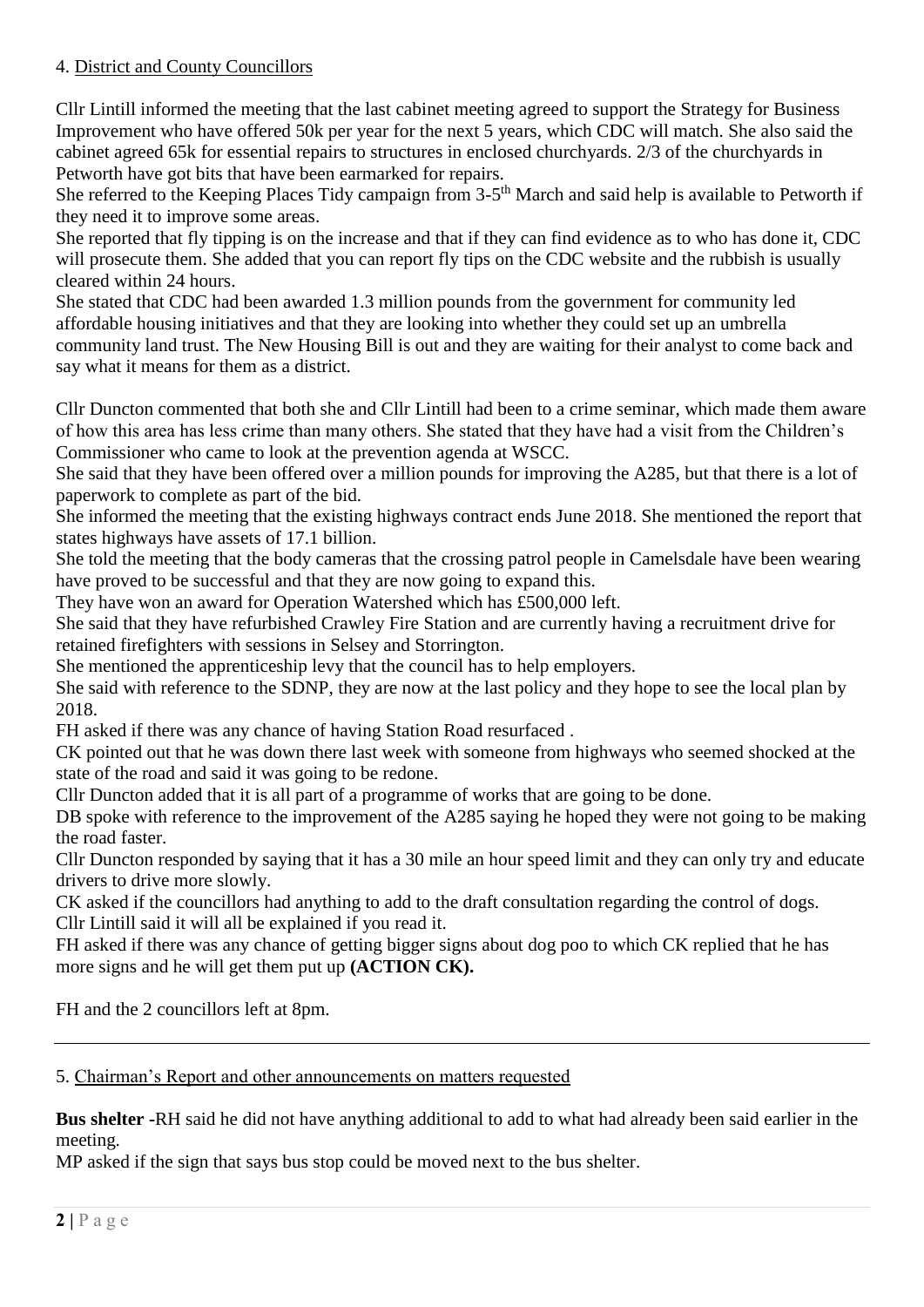CK said that he thinks the sign belongs to the bus company and that there are 2 pieces of development down there which will increase the traffic flow down by the junction.

MS added that the bus drivers on that route are very friendly and will stop for people.

NF added that you cannot move the bus stop because the bus would then block the roundabout.

### **Farmers market**

CK said that CS is organising an indoor market for the next farmer's market. He added that new signage has been ordered since the times have changed to 9-1pm. He added that he is going to order the barriers **(ACTION)** and he will have them sent to the man who is making the trolleys for them. There will be an advert going on Indeed regarding hiring a new co-ordinator. Since CK and MP are both away next weekend, CK stated that Alex will need some help.

RH said that regarding the barriers and the trolleys, it is going to be very heavy for one person to move these but CK reassured him that there are going to be 3 trolleys and plans are in place to make the job easier.

#### **Skate Park**

RH said that it is sensible to engage a planning consultant and that they had met someone from Midhurst who had dealt with similar projects. He is too expensive but has said that he can be flexible with his fees. He added that Tom Debnam is producing another couple of alternative designs.

MP said that the consultant had said we can gain car parking spaces because the current design is not great. CDC car parks dept have seen this work and will take it forward.

CK said that an officer from CDC thinks the scheme put forward by PBA, Vision, etc won't cause a loss of spaces and it will look better at the end of it.

MP said that we need to deliver this and that it's 20 years late in the delivery. He added that he and RH are going to be organising a public meeting in the Leconfield Hall to explain everything to people. He asked whether people are clear that PTC have to take a 10k loan for the skate park.

AC said that it has been factored into the budget.

CK said they can tell people that the car park will be better organised, look better and have some parent and child spaces and electric points for electric cars.

MP added that CDC do not mind paying to reconfigure the car parks for the skate park and that the project is deliverable, but they just need to consult with local people.

#### **Highways and traffic**

CK mentioned the 6 points on the lorry survey, but said he did not feel 24 hours was long enough. He said they need to go back to highways to get the exact criteria and see if there was a way PTC could manage the survey themselves. He said they have to demonstrate that 3% of the lorries coming through the town should not be doing so. He said the information we provide must be evidence based. **(ACTION) DG** to write to Chris Dye to get the criteria.

JF wanted to clarify whether the lorries driving through the town when not delivering was illegal or advisory.

CK confirmed that it is illegal and that this is what the current sign means.

JF added that people assumed it was advisory because the lorries are not prosecuted.

LS said that last week 2 lorries came into the town and she had to call the police who were not interested in coming out.

CK suggested that he invites someone from traffic to find out why they are not interested in the illegality of lorries coming through the town.

#### **Watershed –**

CK commented that the jetting and camera work on the culverts had been done and that the report for this is on its way. He added that he has contacted Sue Furlong to find out whether they need 3 competitive tenders or can just go with the company that has produced the report. He said that some time this year they will get 2 new culverts.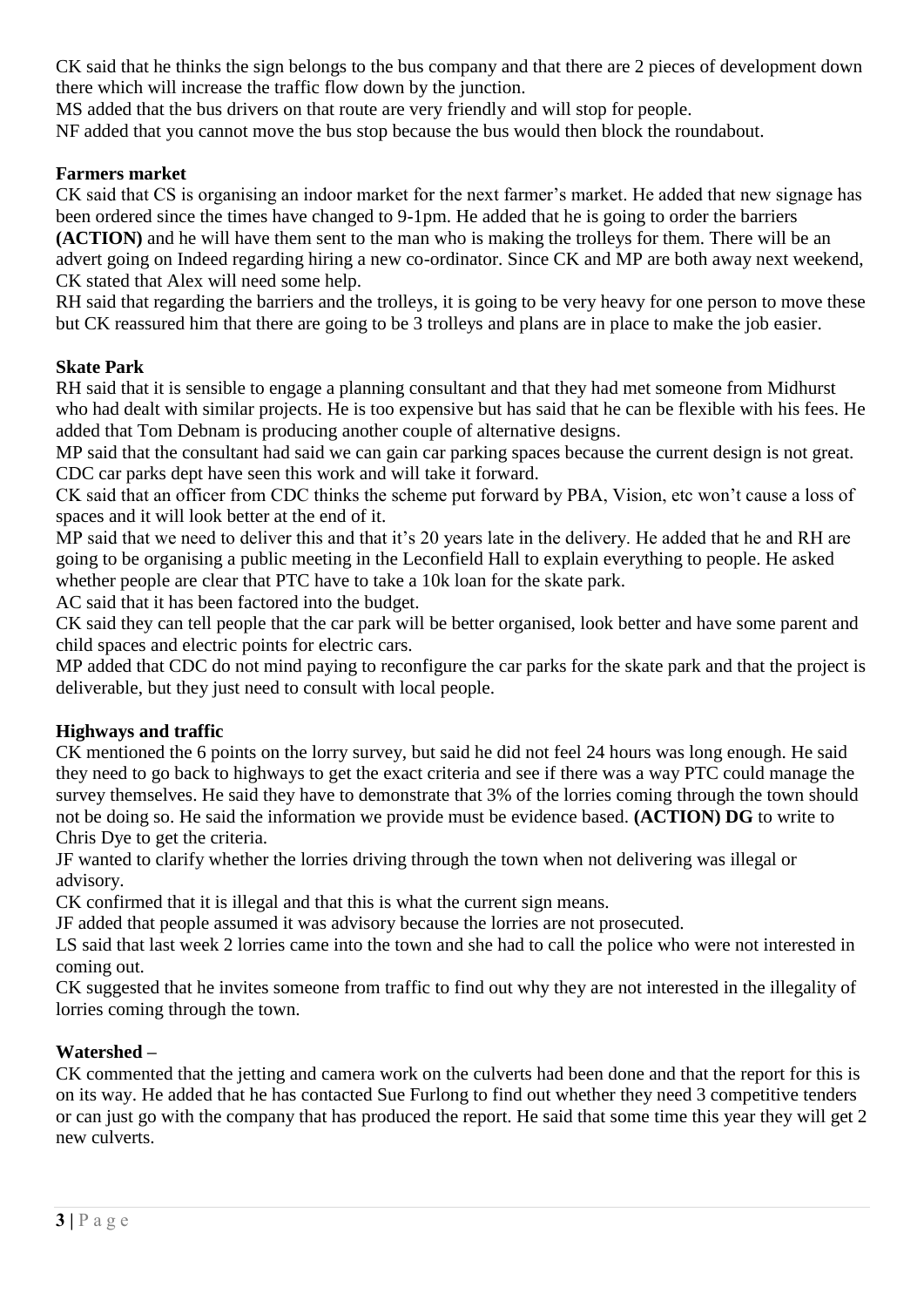### **Boys School**

CK said that he has had an initial meeting with Father Mark and John Galvin and that Father Mark has asked the bishop if he will take the service, which he hopes to hold in the church and then have a parade to the Horsham Road cemetery afterwards. CK said that an army liaison officer from the Canadian High Commission will be coming. John Galvin is keen to hold a reception afterwards in the school. CK said that this event needs to start to be organised now and he asked RH whether he and the Petworth Society could help and suggested an exhibition to show where Petworth went after the bombing.

CK informed the meeting that Cllr Lintill is going to join the working group for this. He said we need to get the message out to people that we're doing something to mark this occasion.

JF suggested that the hall at Hampers Common would be nearer for a reception, but CK said that John Galvin is keen for it to take place in the school and he confirmed that the date is 29<sup>th</sup> September.

DB asked whether they would be speaking to Don Simpson about this and CK confirmed that this is the case because he is aware of his concerns.

### **De-fibs**

CS said that she had postponed the training with the lady because she didn't know whether it was okay to pay the requested  $\pounds100$ . She added that this is cheaper than it normally costs.

CK said that they are trying to make the public and residents aware that the de-fibs exist and help them know what to do. He said that he had asked Anthony in Lloyds whether they might sponsor this.

RH said that he thinks the farmers market is the right place to do the training.

RP added her support for the training stating that she herself would not know what to do.

### Council to spend £100 on the training

## Proposed by MS seconded by DB . Agreed.

CK asked if anyone had any connection with any retained firefighters because they may be able to provide some training. CS confirmed that she will ask her to do the training at March's farmers market **(ACTION).**

### **Veg share – appendix B**

CK referred to the email he had received and asked people how they felt about this. JF suggested that they could do it at one of the coffee mornings since they already had veg there. CK agreed that Friday am in the United Reform Church would be a good place to do it. MS added that it would also help to advertise the coffee morning. JF said she will ask the church about this **(ACTION).**

### **Hampers Common Letting Agreement – appendix C**

AC informed the council about the suggested amendments from the finance meeting. **Proposed by HP seconded by SM . Accepted the new agreement.** 

#### **Allotment Tenancy Agreement – appendix D**

AC outlined the amendments suggested at the finance meeting. **Proposed by MS seconded by RH. Accepted the new agreement.** 

#### **Fixed wire testing – appendix A**

AC said that at the finance meeting they had recommended the first quote which was the cheapest from Rupert Young.

### **Proposed by RP seconded by AC. Quote accepted.**

**(ACTION) DG** to arrange a date for the testing to be done.

### **Sports ground –**

CK said that PTC have been asked to take on the lease but that he had never negotiated a sports ground lease before. He added that Andrew Carrington had been very helpful and was happy to be a part of the working group. Alex Rees has also joined the group which would work like a task and finish group to bring the lease back to the council for approval. He said they will need to find a paid solicitor to verify the lease. HP asked whether it will also impact on the council's insurance?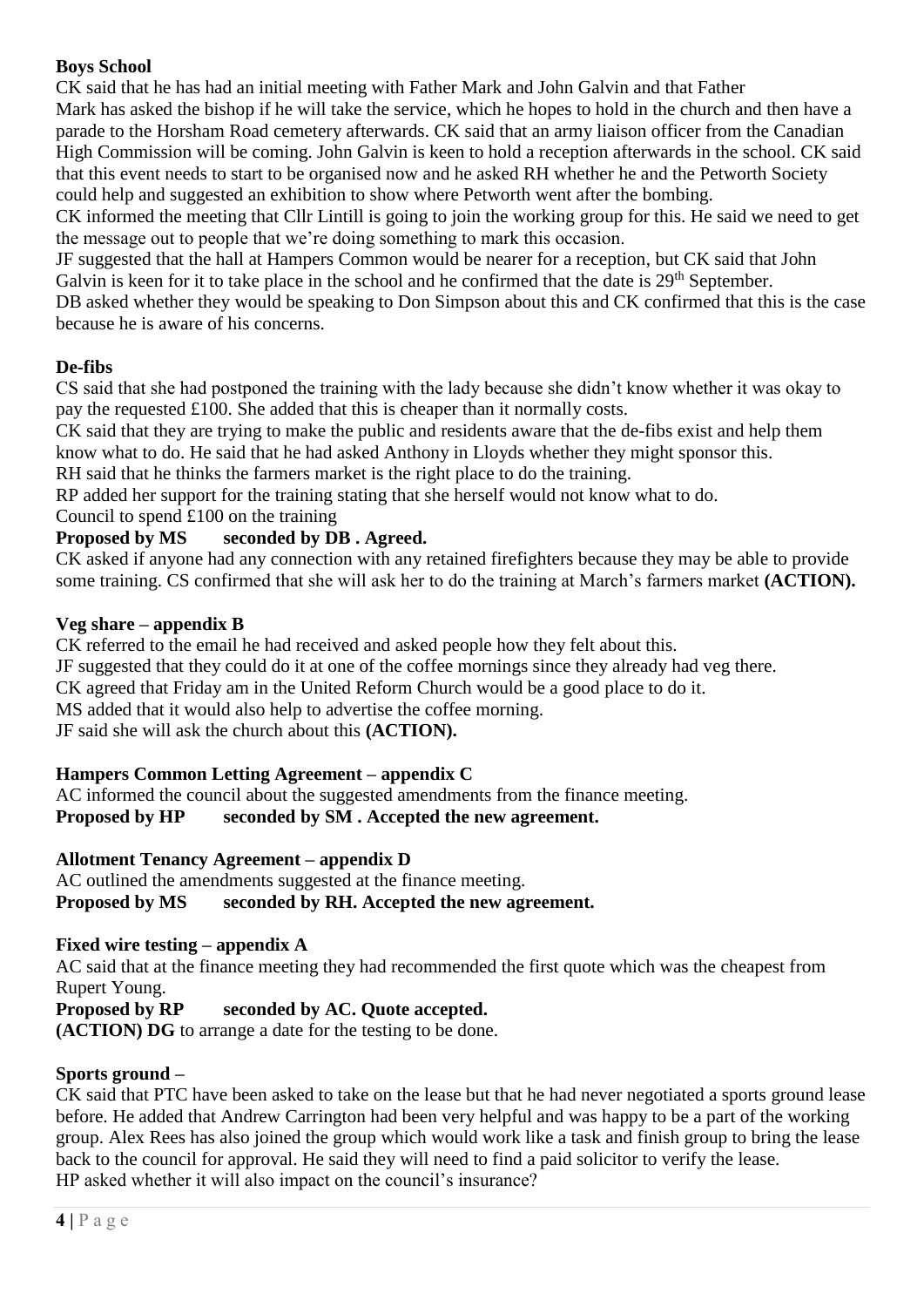CK felt it would and said that they will need to set up a management group to manage it. The council should be just keeping a watching brief, not running it.

JF asked whether this means that joint sports will be coming under the council.

MP confirmed that the National Trust will not grant the lease to the sports association.

JF asked what the relationship between the council and the sports association would be.

CK confirmed that the sports association would no longer exist in its current format and that they will have to conform to the agreed lease. He added that they needed to feel certain that the sports association will promote sport in the town.

JF questioned whether the council would agree if any sports groups wanted to use the land.

CK said that this is what the working group is for and that he has briefing information from Sport England to say how you set up and manage a joint council and sports association venture.

MP stated that if the council do not take the lease there will be no sports facility in Petworth. He added that the town council cannot subsidise these clubs and that this is a good opportunity for them.

CK said they are looking for more members for the working group -AC and HP volunteered.

He said that the National Trust originally gave them 3 options, but that 2 had been discarded. The only option left is for the council to take on the lease.

DB said that people need to understand clearly what's happening and that no-one should be excluded. CK agreed with this and confirmed that the time limit is running out, but that the NT have agreed to give PTC a letter of intent.

MP informed the meeting that initially the lease will be for 5 years. He said that if the council want longer it will take longer to get because it has to go to the top of the NT. There is money out there to completely remodel the cricket ground – 30-40k of grants – but the lease must be for 20 years. The suggestion is to take the lease initially and show the council are good managers and then apply for the longer lease.

CK said that the NT realise that the 2 things are interlinked and that there's no shortage of money for sport in the UK. He said the NT have started to talk to the council about signing a 5 year lease and then within 12 months moving to a 20 year lease.

MP said that he would like to be part of the group and thinks it should also contain people that represent sports in Petworth.

### **Grants**

CK said that there is a little bit of grant money left and that when the new financial year is here there will be a grant fund. The council has a set of forms and a process to apply for grants. He said that he has sent information to everyone today regarding the Petworth Festival and thinks the Petworth Fringe will also ask for help.

He stated that the council need to think about where they want to put their money. He said he is keen to do something more with the literary festival and that they can discuss it more next month.

6. To confirm the minutes of the previous planning meeting

Planning – minutes from 15.12.2016 **Proposed by LS seconded by CS. Adopted.** 

7. Approve the minutes of the full council meeting 12.1.2017 **Proposed by MS seconded by RH. Adopted**

8. Matters arising None

9. To receive reports

a) AC presented the following invoices for approval.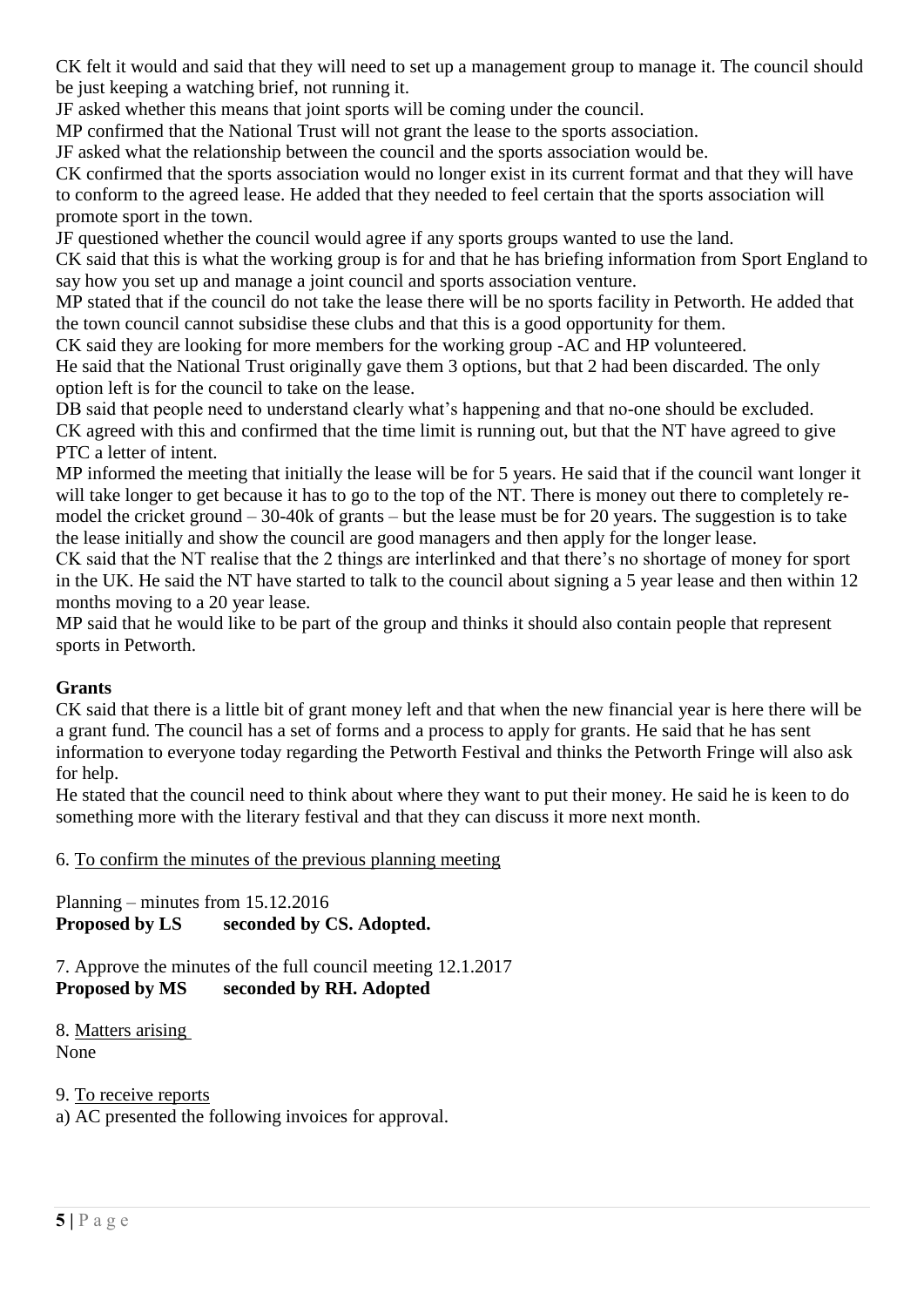| 42759 | <b>HMRC</b>                   | 836.76 |        | 836.76 | Clerk's Salary                              | Jan month                                                      |  |
|-------|-------------------------------|--------|--------|--------|---------------------------------------------|----------------------------------------------------------------|--|
| 42753 | Viking                        | 55.38  | 4.83   | 50.55  | Office Expenditure                          | stamps, markers etc                                            |  |
| 42767 | Viking<br><b>IOW</b> Computer | 73.57  | 12.26  | 61.31  | Office Expenditure                          | key cabinet etc                                                |  |
| 42751 | Geek                          | 64.99  | 9.99   | 55     | Web Site                                    | hosting & name 1 yr to Feb 2018                                |  |
| 42754 | <b>Bexley Printers</b>        | 271    |        | 271    | <b>Farmers Market</b>                       | 2000 flyers                                                    |  |
| 42748 | Reed                          | 105.08 | 17.51  | 87.57  | Office temp                                 | w/e 30/12/16                                                   |  |
| 42741 | Reed                          | 496.24 | 82.71  | 413.53 | Office temp                                 | w/e 6/1/17                                                     |  |
| 42748 | Reed                          | 461.21 | 76.87  | 384.34 | Office temp                                 | w/e 13/1/17                                                    |  |
| 42762 | Reed                          | 572.12 | 95.35  | 476.77 | Office temp                                 | w/e 20/1/17                                                    |  |
| 42762 | Reed                          | 554.62 | 92.44  | 462.18 | Office temp                                 | w/e 27/1/17                                                    |  |
| 42769 | Reed                          | 607.15 | 101.19 | 505.96 | Office temp                                 | w/e 3/2/17                                                     |  |
| 42751 | <b>RMK</b>                    | 83.1   | 13.85  | 69.25  | Office Expenditure                          | PAT testing                                                    |  |
| 42493 | Leconfield Hall               | 127    |        | 127    | Annual meetings                             | $27/4/16$ meeting                                              |  |
| 42766 | Leconfield Hall               | 143    |        | 143    | <b>Farmers Market</b><br>Petworth Pages net | Lower Hall 28/01/2017                                          |  |
| 42766 | Julie Aguilar                 | 285    |        | 285    | contribution                                | Spring 2017 issue                                              |  |
| 42766 | Julie Aguilar                 | 27.3   |        | 27.3   | N Plan                                      | travel to London meeting                                       |  |
| 42766 | Austens                       | 36.75  |        | 36.75  | Office Expenditure                          | rubbish sacks                                                  |  |
| 42773 | Chris Kemp                    | 15.8   |        | 15.8   | Office Expenditure                          | keys for safe                                                  |  |
| 42748 | Chris Kemp                    | 39.3   |        | 39.3   | N Plan<br>Xmas Event -                      | London visit                                                   |  |
| 42780 | Fiona Kemp                    | 75.13  |        | 75.13  | General<br>Rosemary<br>Gdns/Hampers Com     | Thank you event                                                |  |
| 42766 | <b>HJS Land Services</b>      | 420    |        | 420    | Contract                                    | $RG 4 \text{ visit} + \text{ clearance}$                       |  |
| 42769 | Link Hire                     | 174    | 29     | 145    | <b>Farmers Market</b><br>Xmas Event -       | January                                                        |  |
|       |                               | 18     | 3      | 15     | General                                     | Collection                                                     |  |
| 43100 | <b>Nexus</b>                  | 1800   | 300    | 1500   | N Plan                                      | Draft Plan, review WG submissions and housing sites assessment |  |
| 42790 | Julie Aguilar                 | 537.34 |        | 537.34 | N Plan                                      | Feb net of 0.8% pension                                        |  |
| 42780 | Steeple                       | 90     | 15     | 75     | Farmers Market                              | <b>Banners</b>                                                 |  |
|       |                               |        |        |        |                                             |                                                                |  |

### **Proposed by AC seconded by MS. Approved.**

AC set out the following bank reconciliation figures for approval.

#### **BALANCE SHEET**

| Reserve at 1 April 2016 - general        |            | 24,478    | Nat West balances at   | 31/01/2017 |
|------------------------------------------|------------|-----------|------------------------|------------|
| Reserve at 1 April 2016 - for allotments |            | 99        | <b>Current Account</b> | 14,861.09  |
| Reserve at 1 April 2016 - for NP         |            | 12,829    | Deposit Account        | 14,965.95  |
| Reserve at 1 April 2016 - for playparks  |            | $-1,551$  |                        |            |
| Less: Playpark spend                     |            | $-4,372$  |                        |            |
| Less: Recoverable VAT 2015/16            |            | 669       |                        |            |
| Less: Recoverable VAT 2016/17            |            | $-9,933$  |                        |            |
| Plus: income                             |            | 124,510   |                        |            |
| Less: expenditure                        |            | $-96,023$ |                        |            |
| Less: N Plan expenditure                 |            | $-24,880$ |                        |            |
| Plus: N Plan grant                       |            | 4,000     |                        |            |
| Balance at                               | 31/01/2017 | 29,827.04 |                        | 29,827.04  |

# **Proposed by AC seconded by MP. Approved**.